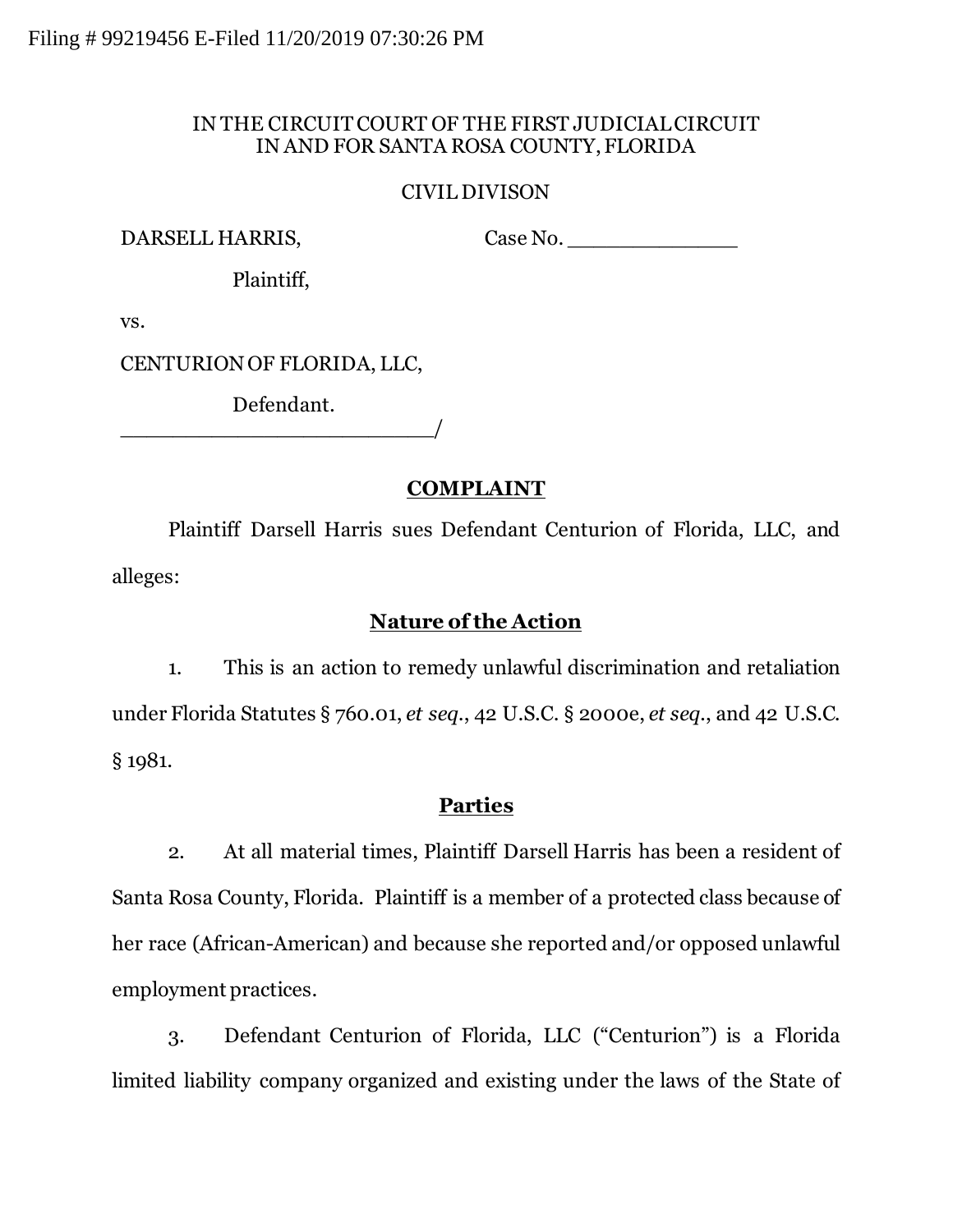Florida. At all material times, Defendant has been an "employer" as that term is used under the applicable laws.

### **Jurisdiction and Venue**

4. This is an action for damages in excess of \$15,000.

5. Venue is proper in this Court because a substantial part of the events or omissions giving rise to the claims occurred in this Circuit.

#### **Conditions Precedent**

6. Plaintiff has satisfied all conditions precedent to bringing this action in that she filed a charge of discrimination with the U.S. Equal Employment Opportunity Commission and received a right-to-sue notice. This action is timely brought thereafter.

#### **Factual Allegations**

7. Plaintiff began her employment with Centurion in May 2017 as a Mental Health Professional at the Santa Rosa Correctional Institution ("SRCI") in Milton, Florida.

8. In November 2018, Plaintiff attended a meeting in the Warden's office at the SRCI with some of her co-workers and her supervisors to address an incident in which a Corrections Officer at the facility had fashioned and displayed a noose. Plaintiff and her co-workers reported during the meeting that they considered the Officer's actions to be racist, that the actions created a racially hostile work environment, and that the Officer's continued presence at the facility sent a message that racist acts of intimidation were accepted and condoned at the SRCI.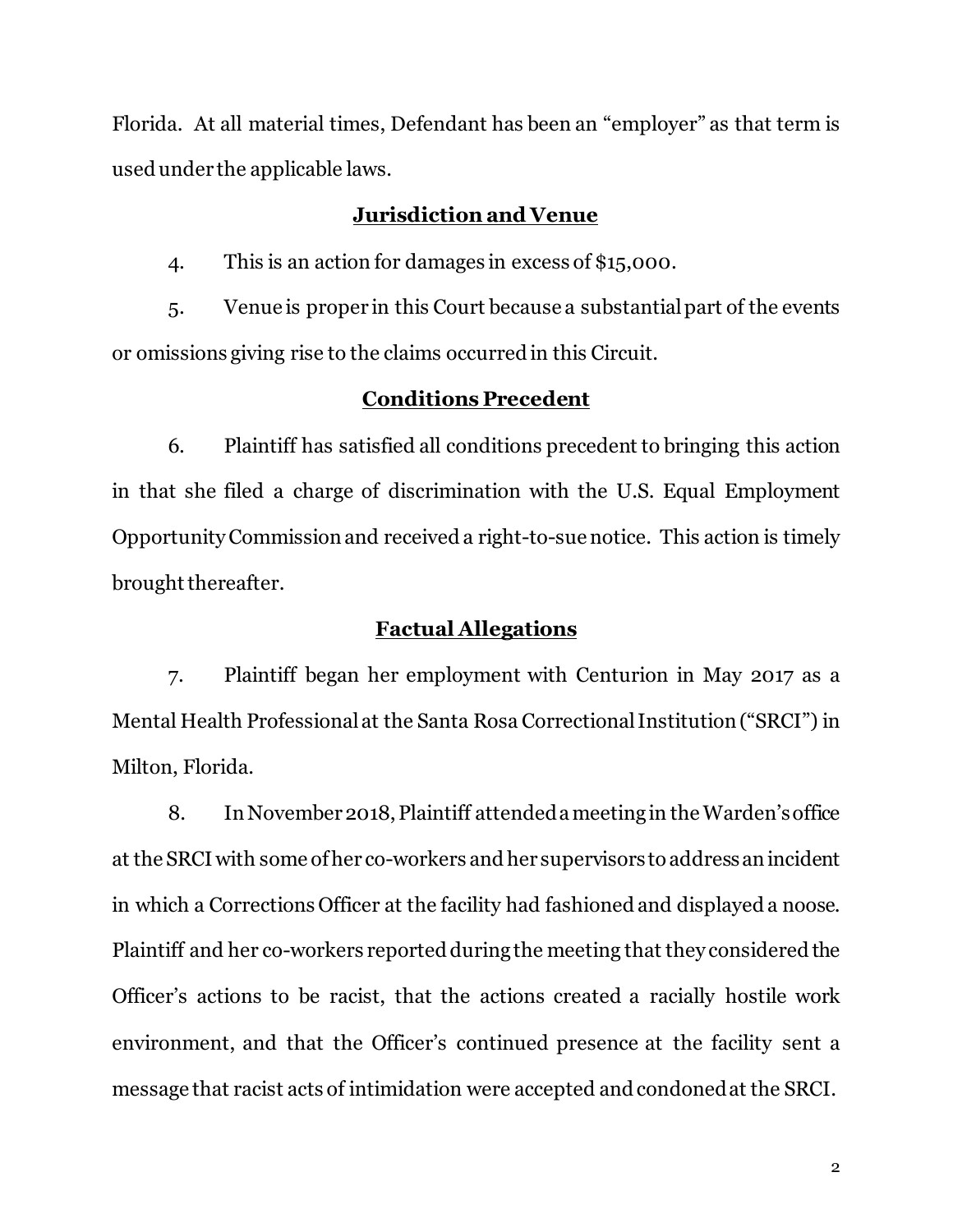9. In April 2019, one of Plaintiff's co-workers was suspended two days after she had reported an incident in which she witnessed two Corrections Officers beating an African-American inmate. Two weeks later, the co-worker was fired. This caused the Mental Health Professionals at the facility to fear that they would be retaliated against for reporting misconduct including actual or potential unlawful acts.

10. On several occasions in the following weeks, Plaintiff and her fellow Mental Health Professionals met with their supervisors and voiced their concerns about the racially hostile work environment and their fear of being retaliated against for writing mandated incident reports. Plaintiff and her co-workers suggested several possible actions that could be taken to ameliorate the situation. Centurion responded, however, that little (if anything) could be done because the Corrections Officers involved were employed by the Florida Department of Corrections and not Centurion.

11. On or about April 22, 2019, Plaintiff and the other Mental Health Professionals attended a meeting with their supervisors and the Warden. During this meeting, rather than having their concerns addressed, Plaintiff and her coworkers were yelled at, and were told not to "stir the pot" and to stop discussing the noose incident in the breakroom.

12. On July 9, 2019, Plaintiff learned that four Corrections Officers at the SRCI had been overheard saying that they were going to lock Plaintiff in a room with inmates and let the inmates "beat the shit out of" her. Plaintiff, in the presence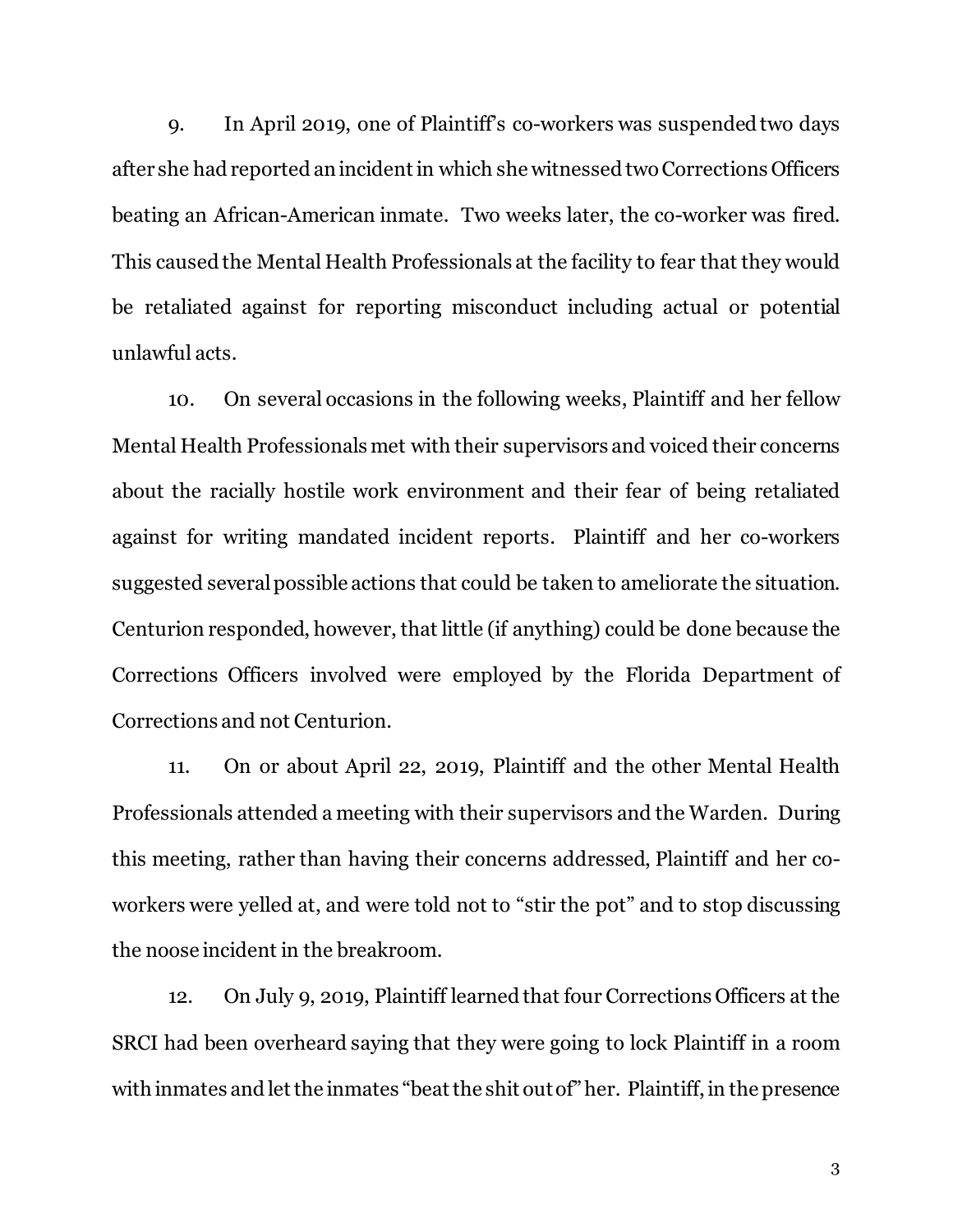of her supervisor and several co-workers, viewed the facility's videotapes and confirmed that the allegations were true. Plaintiff then met with her department supervisor, reported that she was concerned for her safety and that of her coworkers, requested to meet with the Warden to discuss her concerns, and requested a copy of the videotape.

13. Upon reporting to work on July 10, 2019 and seeing that one of the officers who had threatened her safety was working in the dorm to which she was assigned, Plaintiff met with her supervisors and reiterated her concerns. Plaintiff was asked if she wanted to be removed from her assigned caseload and reassigned to work in a different dorm. Plaintiff respectfully declined, explaining that she wanted to continue working with her patients and did not want them to suffer because of the Corrections Officers' actions. She further explained that reassigning her would only empower the Officers to continue bullying, threatening, and harassing her and her co-workers.

14. At the request of Plaintiff and the other Mental Health Professionals, another meeting was held with their supervisorson July 11, 2019. When Centurion again indicated that little (if anything) could be done, it was agreed that Plaintiff and her co-workers would take a "mental health day."

15. Plaintiff and several of her co-workers were not permitted to return to work when they attempted to do so on July 12, 2019. They were later advised that they had been suspended without pay for "abandoning" their patients.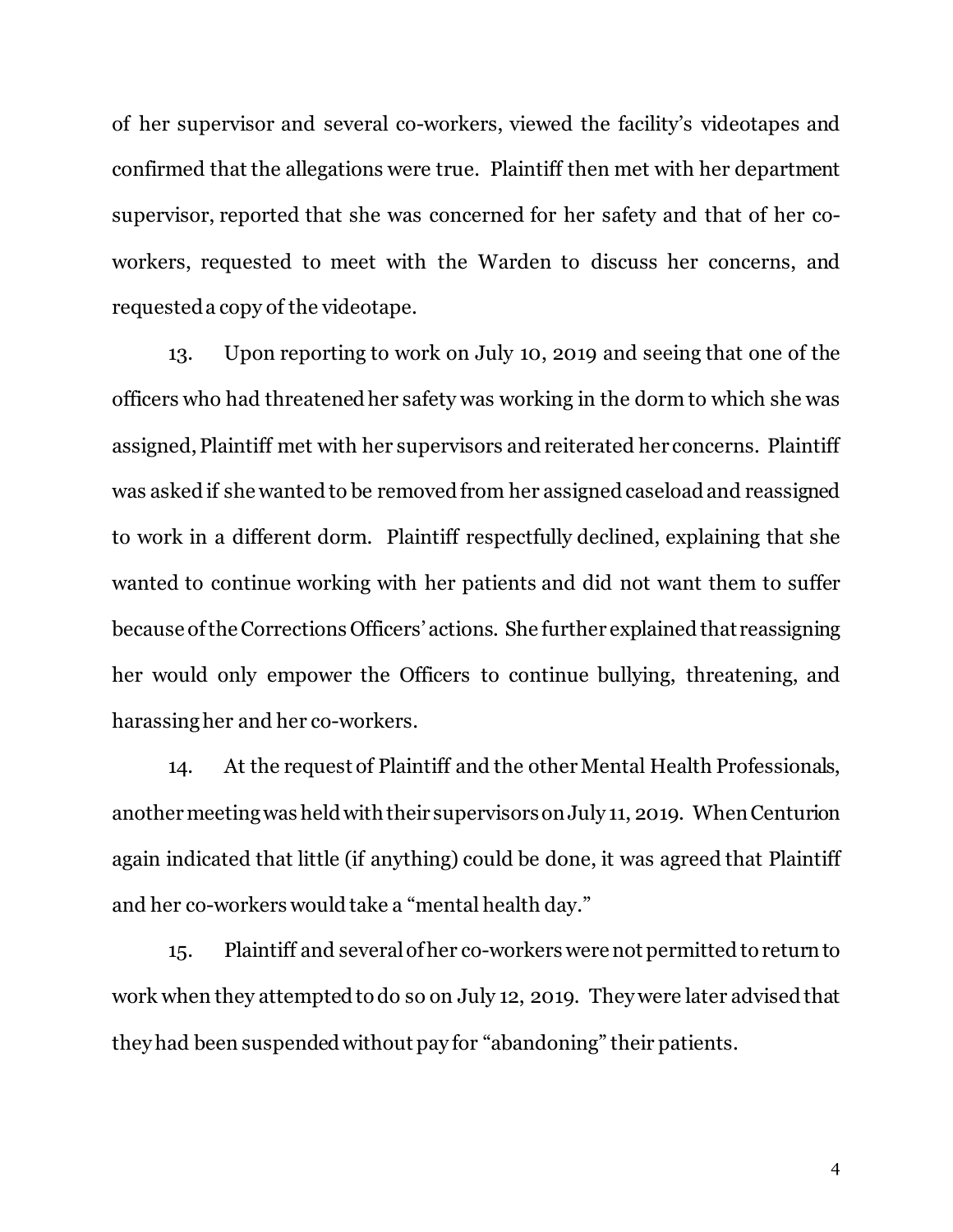16. On or about July 29, 2019, Plaintiff filed a charge of discrimination with the U.S. Equal Employment Opportunity Commission, alleging that she had been discriminated against because of her race and retaliated against for complaining about the alleged discrimination.

17. On or around August 1, 2019, Centurion advised Plaintiff that she could return to work, that the investigation had been completed, but that Centurion would not provide any information about the results of the investigation.

18. Upon being permitted to return beginning August 15, 2019, Plaintiff was reassigned to work at the Century Correctional Institution in Century, Florida. She was placed in a different job, for which she received no training. Plaintiff's new assignment increased her daily commute time by approximately two hours.

#### **COUNT1 RACE DISCRIMINATION**

19. Plaintiff realleges paragraphs 1 through 18 above.

20. Plaintiff has been discriminated against because of her race in that she was treated differently than similarly situated non-African-American employees and has been subjected to hostility and poor treatment based, at least in part, on her race.

21. Centurion is liable for the differential treatment and hostility towards Plaintiff because it controlled the actions and inactions of the persons making decisions affecting Plaintiff or it knew or should have known about those actions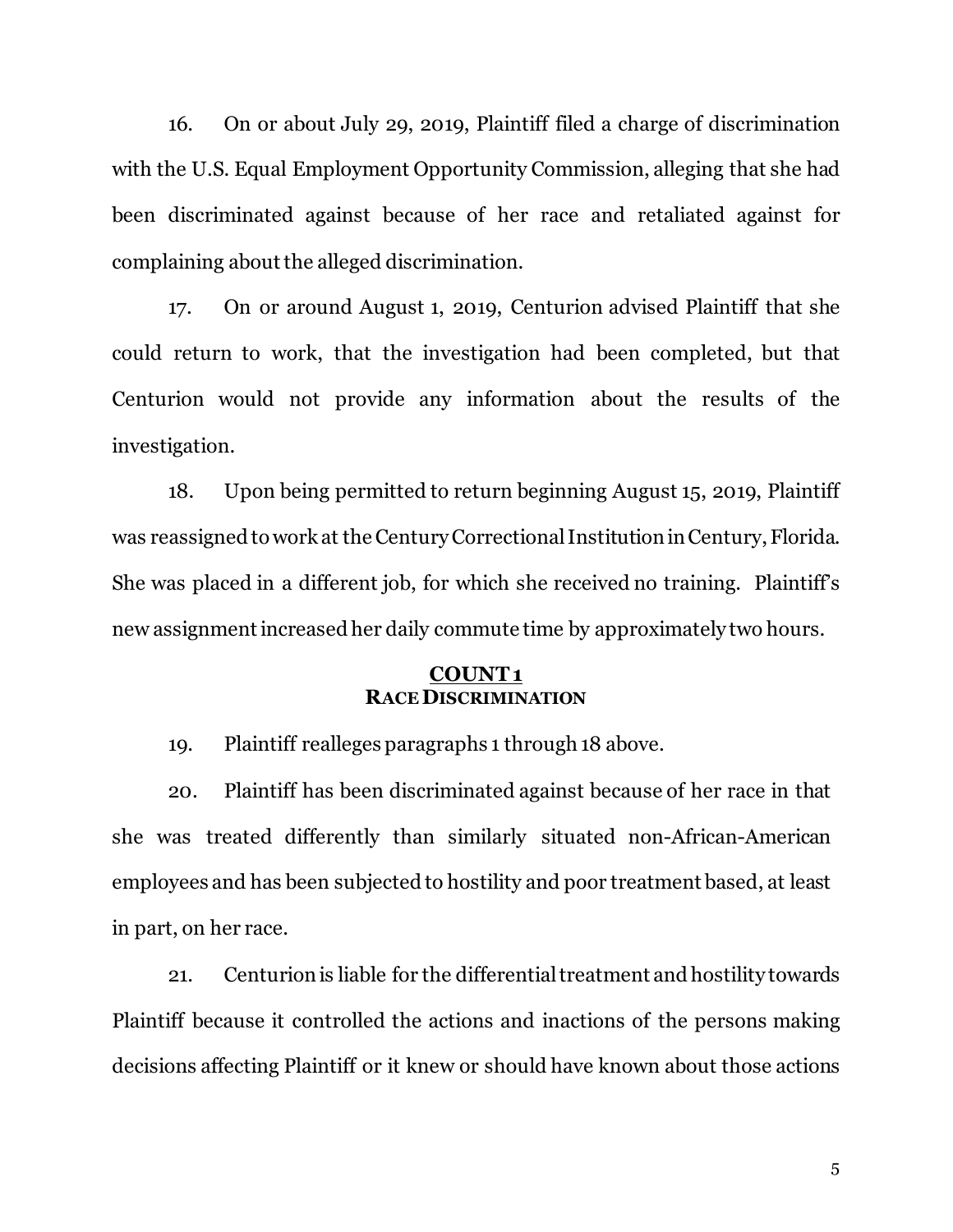or inactions and failed to take prompt and adequate remedial action or took no action at all to prevent the abuses of Plaintiff.

22. Centurion also knowingly condoned and ratified the differential treatment of Plaintiff because it allowed and/or participated in the differential treatment.

23. Centurion's known allowance and ratification of these actions and inactions created, perpetuated, and facilitated an abusive and offensive work environment under the law.

24. The discrimination complained of herein affected a term, condition, or privilege of Plaintiff's employment with Centurion and constitutes adverse employment action.

25. Centurion's acts and omissions constitute intentional discrimination and unlawful employment practices based on race, in violation of 42 U.S.C. § 1981, 42 U.S.C. § 2000e, *et seq.*, and Florida Statutes § 760.01, *et seq*.

26. As a direct and proximate result of Centurion's conduct described above, Plaintiff has suffered emotional distress, mental pain and suffering, past and future pecuniary losses, inconvenience, mental anguish, loss of enjoyment of life and other non-pecuniary losses. These damages have occurred in the past, are permanent and continuing. Plaintiff is entitled to injunctive relief.

27. Plaintiff is entitled to recover her attorney's fees and costs under 42 U.S.C. § 1988, 42 U.S.C. § 2000e-5(k), and Florida Statutes § 760.11(5).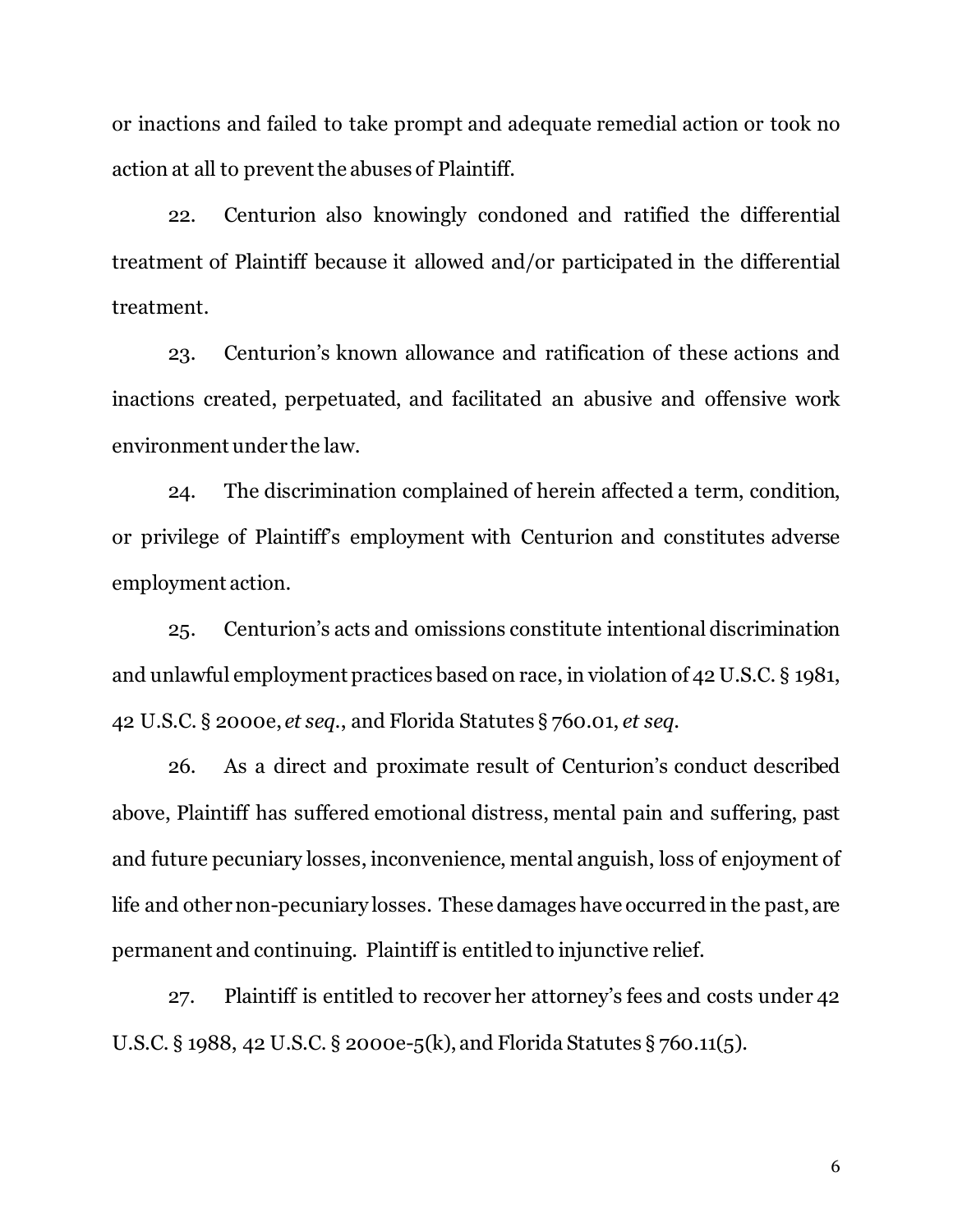### **COUNT 2 RETALIATION**

28. Plaintiff realleges paragraphs 1 through 18 above.

29. Plaintiff reported and/or opposed unlawful employment practices during her employment with Centurion.

30. Centurion retaliated against Plaintiff for reporting and/or opposing the unlawful employment practices.

31. As a direct and proximate result of Centurion's acts and omissions, Plaintiff has suffered emotional distress, mental pain and suffering, past and future pecuniary losses, inconvenience, mental anguish, loss of enjoyment of life and other non-pecuniary losses. These damages have occurred in the past, are permanent and continuing. Plaintiff is entitled to injunctive relief.

32. Plaintiff is entitled to recover her attorney's fees and costs under 42 U.S.C. § 1988, 42 U.S.C. § 2000e-5(k), and Florida Statutes § 760.11(5).

#### **PRAYER FOR RELIEF**

WHEREFORE, Plaintiff prays that the Court enter judgment against Defendant and for Plaintiff awarding compensatory damages, punitive damages, pre- and post-judgment interest, attorney's fees, and costs; granting equitable relief mandating Defendant's obedience to the laws enumerated above and permanently enjoining Defendant from future violations of those laws; and granting such other and further relief as the Court deems just and appropriate.